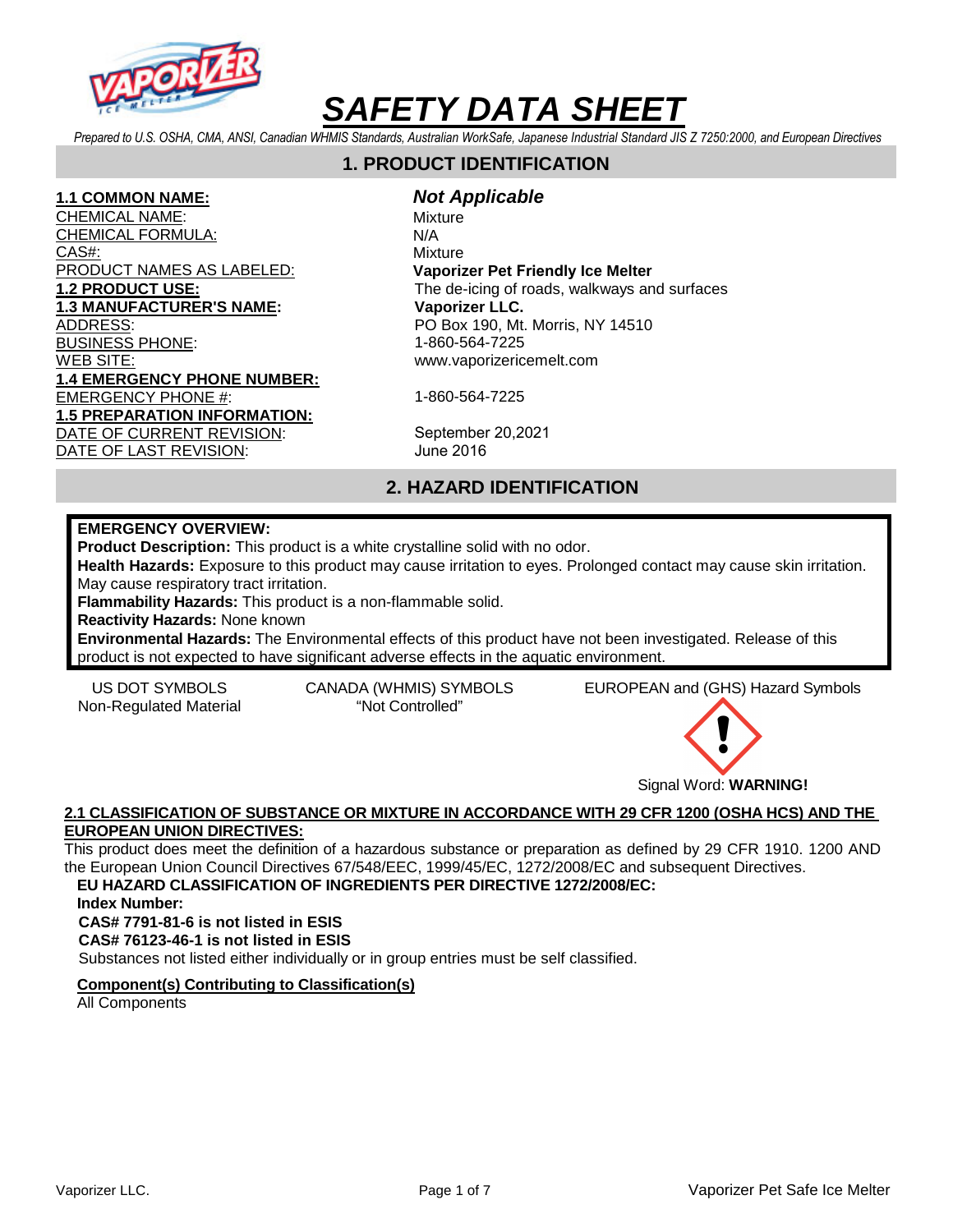

#### **2.2 LABEL ELEMENTS:**

#### **GHS Hazard Classification(s):**

Skin Irritant Category 2

Eye Irritant Category 2A STOT SE Category 3

H315: Causes skin irritation

H319: Causes serious eye irritation

H335: May cause respiratory irritation

### **Hazard Statement(s): Precautionary Statement(s):**

P261: Avoid breathing fume/mist/vapors/spray. P264: Wash skin after handling. P271: Use only outdoors or in a well-ventilated area. P280: Wear protective gloves/protective clothing/eye protection.

## **EU HAZARD CLASSIFICATION OF INGREDIENTS PER DIRECTIVE 1999/45/EC:**

[Xi] Irritant

#### **Risk Phrases:**

R36/37/38: Irritating to eyes, respiratory system and skin

# **Safety Phrases:**

S24/25: Avoid contact with skin and eyes S45: In case of accident or if you feel unwell, seek medical attention immediately,

#### **2.3 HEALTH HAZARDS OR RISKS FROM EXPOSURE:**

**SYMPTOMS OF OVEREXPOSURE BY ROUTE OF EXPOSURE:** The most significant routes of exposure for this product are by inhalation, skin contact, eye contact or ingestion.

#### **ACUTE:**

**INHALATION:** Inhalation may be irritating to the respiratory tract.

**CONTACT WITH SKIN:** Repeated or prolonged contact may cause skin irritation.

**EYE CONTACT:** Contact may irritate the eyes, resulting in redness or watering.

**INGESTION:** Ingestion of a large quantity may cause gastrointestinal irritation with nausea and vomiting. **CHRONIC**: None known

**TARGET ORGANS: Acute:** Eyes, Skin, Respiratory System **Chronic:** None Known

# **3. COMPOSITION AND INFORMATION ON INGREDIENTS**

| <b>Hazardous Ingredients:</b>                                                                                                                | WT%        | CAS#       | <b>EINECS#</b> | Hazard<br><b>Classification</b> | <b>Risk Phrases</b> |
|----------------------------------------------------------------------------------------------------------------------------------------------|------------|------------|----------------|---------------------------------|---------------------|
| Magnesium Chloride Hexahydrate                                                                                                               | 95-99.95%  | 7791-18-6  | Not Listed     | [Xi] Irritant                   | R36/37/38           |
| Calcium Magnesium Acetate                                                                                                                    | $0.5 - 5%$ | 76123-46-1 | Not Listed     | [Xi] Irritant                   | R36/37/38           |
| Balance of other ingredients is less than 1% in concentration (or 0.1% for carcinogens, reproductive<br>toxins, or respiratory sensitizers). |            |            |                |                                 |                     |

NOTE: ALL WHMIS required information is included in appropriate sections based on the ANSI Z400.1-2010 format. This product has been classified in accordance with the hazard criteria of the CPR and the SDS contains all the information required by the CPR, EU Directives and the Japanese Industrial Standard JIS Z 7250: 2000.

# **4. FIRST-AID MEASURES**

# **4.1 DESCRIPTION OF FIRST AID MEASURES:**

**EYE CONTACT:** If product enters the eyes, open eyes while under gentle running water for at least 15 minutes. Seek medical attention if irritation persists.

**SKIN CONTACT:** If product contacts skin, wash skin thoroughly with soap and water after handling. Seek medical attention if irritation develops and persists.

**INHALATION:** If breathing becomes difficult, remove victim to fresh air. If necessary, use artificial respiration to support vital functions. Seek medical attention.

**INGESTION:** If product is swallowed, call physician or poison control center for most current information. If professional advice is not available, do not induce vomiting. Never induce vomiting or give diluents (milk or water) to someone who is unconscious, having convulsions, or who cannot swallow. Seek medical advice. Take a copy of the label and/or SDS with the victim to the health professional.

**MEDICAL CONDITIONS AGGRAVATED BY EXPOSURE:** None known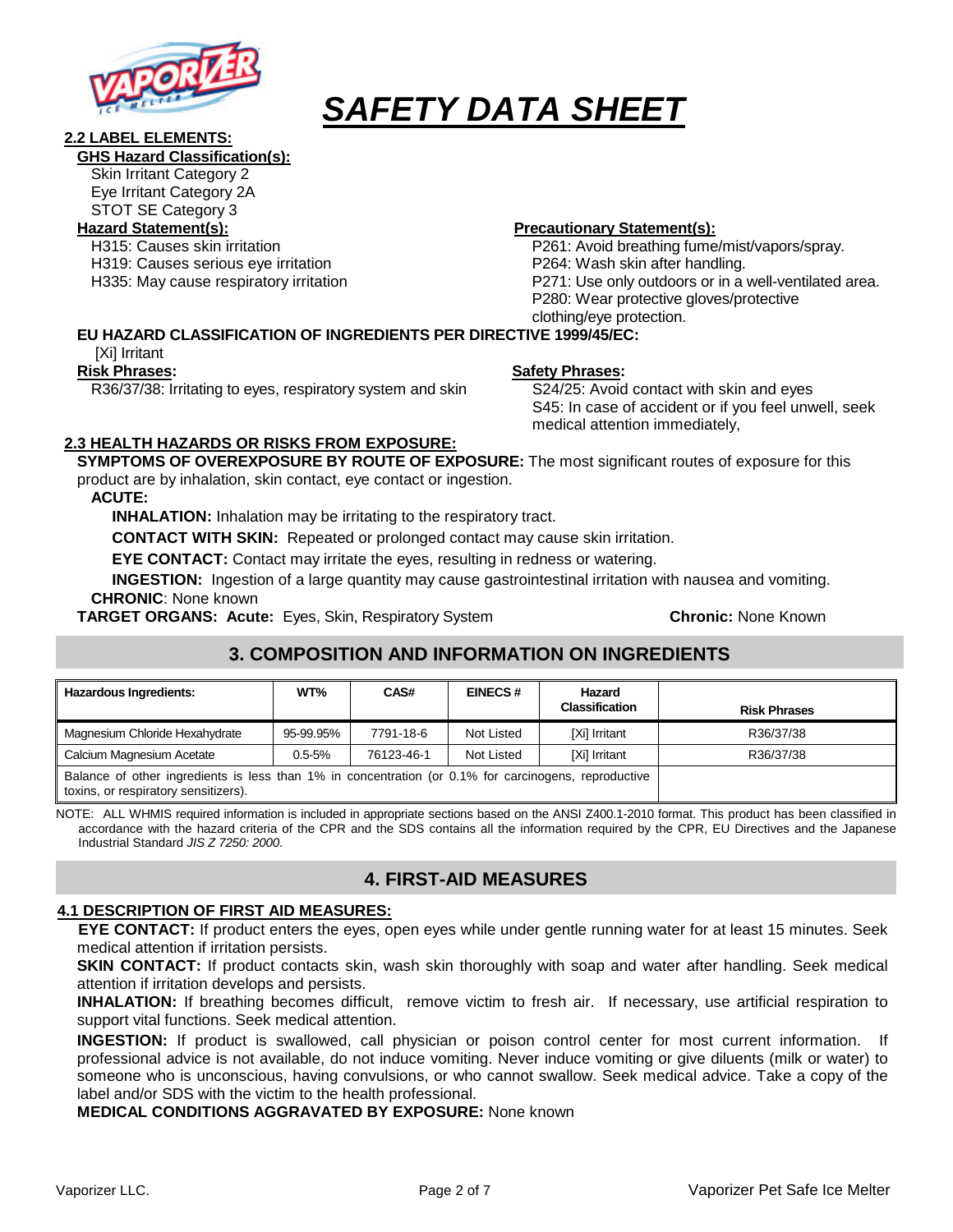

### **4.2 SYMPTOMS AND EFFECTS, BOTH ACUTE AND DELAYED:**

Exposure to this product may cause irritation to skin and eyes. Inhalation of dust may cause irritation to respiratory system. May be harmful if swallowed with digestive tract irritation and vomiting.

**4.3 RECOMMENDATIONS TO PHYSICIANS:** Treat symptoms and eliminate overexposure.

# **5. FIRE-FIGHTING MEASURES**

#### **5.1 FIRE EXTINGUISHING MATERIALS:**

Use fire extinguishing methods below:

| Carbon Dioxide: Yes  |
|----------------------|
| Dry Chemical: Yes    |
| Other: Any "C" Class |
|                      |

#### **5.2 UNUSUAL FIRE AND EXPLOSION HAZARDS:**

None known

Explosion Sensitivity to Mechanical Impact: No

#### Explosion Sensitivity to Static Discharge: No **5.3 SPECIAL FIRE-FIGHTING PROCEDURES:**

Incipient fire responders should wear eye protection. Structural firefighters must wear Self-Contained Breathing Apparatus and full protective equipment. Isolate materials not yet involved in the fire and protect personnel. Move containers from fire area if this can be done without risk; otherwise, cool with carefully applied water spray. If possible, prevent runoff water from entering storm drains, bodies of water, or other environmentally sensitive areas.





**Hazard Scale: 0** = Minimal **1** = Slight **2** = Moderate **3** = Serious **4** = Severe \* = Chronic hazard

## **6. ACCIDENTAL RELEASE MEASURES**

## **6.1 PERSONAL PRECAUTIONS, PROTECTIVE EQUIPMENT AND EMERGENCY PROCEDURES:**

### See section 8.2 for Exposure Controls.

#### **6.2 ENVIRONMENTAL PRECAUTIONS:**

No specific hazards connected with leaks and splits.

#### **6.3 SPILL AND LEAK RESPONSE:**

Sweep up spilled materials and place in appropriate container for disposal or re-use. Dispose of in accordance with U.S. Federal, State, and local hazardous waste disposal regulations and those of Canada and its Provinces, those of Australia, Japan and EU Member States (see Section 13, Disposal Considerations).

# **7. HANDLING and STORAGE**

#### **7.1 PRECAUTIONS FOR SAFE HANDLING:**

Establish good personal hygiene and work practices. Always wash hands and face before eating, drinking or smoking. **7.2 STORAGE AND HANDLING PRACTICES:**

Store in a dry area with <75% relative humidity to avoid caking.

#### **7.3 SPECIFIC USES:**

De-icing roads and walkways.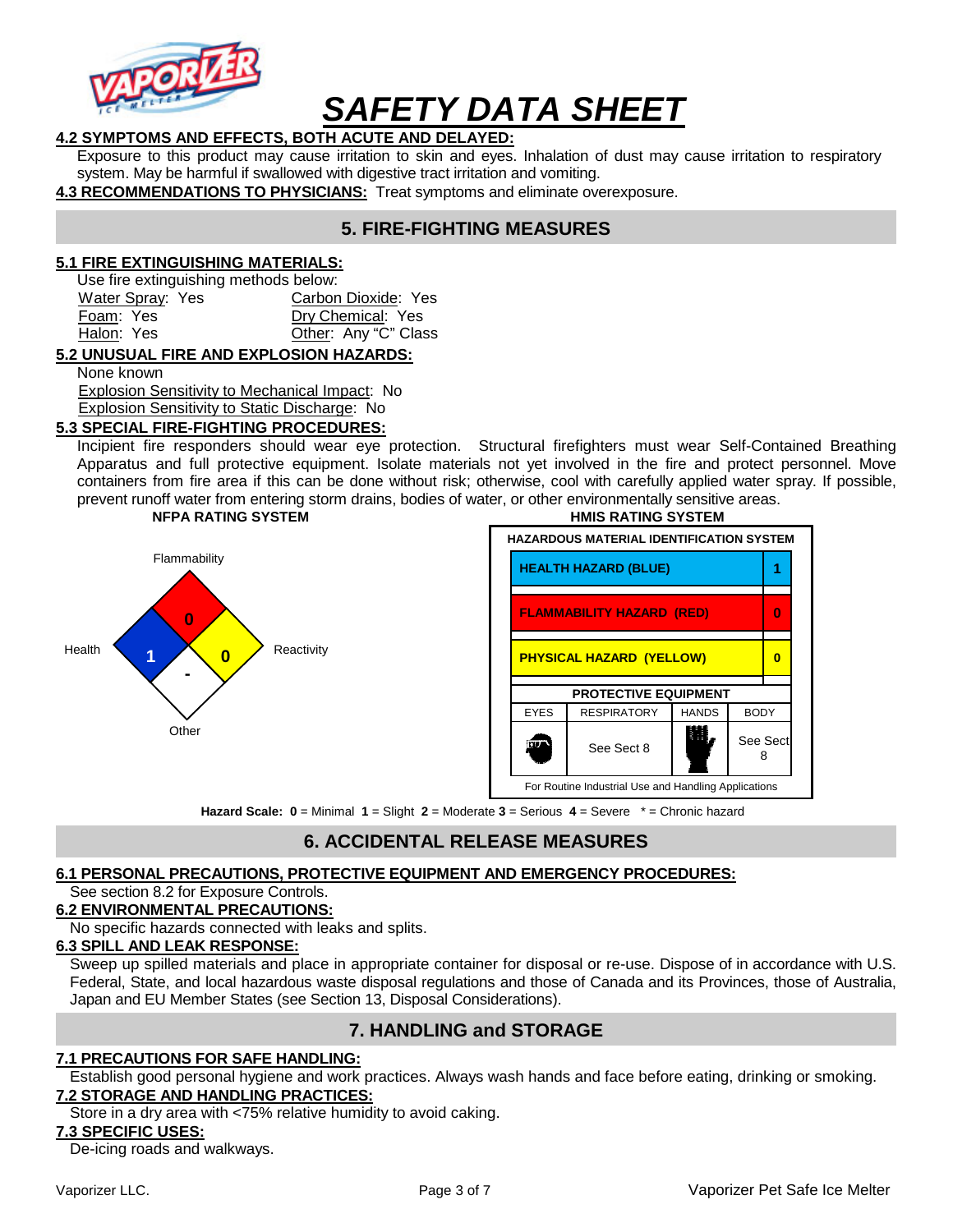

# **8. EXPOSURE CONTROLS - PERSONAL PROTECTION**

#### **8.1 EXPOSURE PARAMETERS:**

No data available for this product.

#### **8.2 EXPOSURE CONTROLS:**

**VENTILATION AND ENGINEERING CONTROLS:** Use with adequate ventilation to ensure exposure levels are maintained below the limits provided above.

The following information on appropriate Personal Protective Equipment is provided to assist employers in complying with OSHA regulations found in 29 CFR Subpart I (beginning at 1910.132) or equivalent standard of Canada, or standards of EU member states (including EN 149 for respiratory PPE, and EN 166 for face/eye protection), and those of Japan. Please reference applicable regulations and standards for relevant details.

**RESPIRATORY PROTECTION:** Not normally required when using this product. If necessary, use only respiratory protection authorized in the U.S. Federal OSHA Respiratory Protection Standard (29 CFR 1910.134), equivalent U.S. State standards, Canadian CSA Standard Z94.4-93, the European Standard EN149, or EU member states.

**EYE PROTECTION** Safety glasses or goggles are recommended to prevent eye contact. If necessary, refer to U.S. OSHA 29 CFR 1910.133, Canadian Standards, and the European Standard EN166, Australian Standards, or relevant Japanese Standards.

**HAND PROTECTION:** Protective gloves are recommended to prevent skin contact. If necessary, refer to U.S. OSHA 29 CFR 1910.138, the European Standard DIN EN 374, the appropriate Standards of Canada, Australian Standards, or relevant Japanese Standards.

**BODY PROTECTION:** Use body protect appropriate to task being performed. If necessary, refer to appropriate Standards of Canada, or appropriate Standards of the EU, Australian Standards, or relevant Japanese Standards.

## **9. PHYSICAL and CHEMICAL PROPERTIES**

#### **9.1 INFORMATION ON BASIC PHYSICAL AND CHEMICAL PROPERTIES:**

**APPEARANCE (Physical State) and COLOR:** This product is a white crystalline solid. **ODOR:** None **ODOR THRESHOLD:** Not Applicable **pH:** Not Applicable **MELTING/FREEZING POINT:** Not Applicable **BOILING POINT:** Not Available **FLASH POINT:** Not Applicable **EVAPORATION RATE (n-BuAc=1):** Not Available **FLAMMABILITY (SOLID, GAS):** Not Applicable **UPPER/LOWER FLAMMABILITY OR EXPLOSION LIMITS:** Not Applicable **VAPOR PRESSURE (mm Hg @ 20°C (68**°**F):** Not Available **VAPOR DENSITY:** Not Applicable **RELATIVE DENSITY:** Not Applicable **DENSITY:** Not Applicable **SPECIFIC GRAVITY:** Not Available **SOLUBILITY IN WATER:** Not Available **WEIGHT PER GALLON:** Not Available **PARTITION COEFFICENT (n-octanol/water):** Not Applicable **AUTO-IGNITION TEMPERATURE:** Not Applicable **DECOMPOSITION TEMPERATURE:** Not Available **VISCOSITY:** Not Available **VOC g/l / Lb/gal:** Not Available **9.2 OTHER INFORMATION:**

No additional information available.

## **10. STABILITY and REACTIVITY**

#### **10.1 REACTIVITY:**

This product is not reactive.

#### **10.2 STABILITY**:

Stable under conditions of normal storage and use.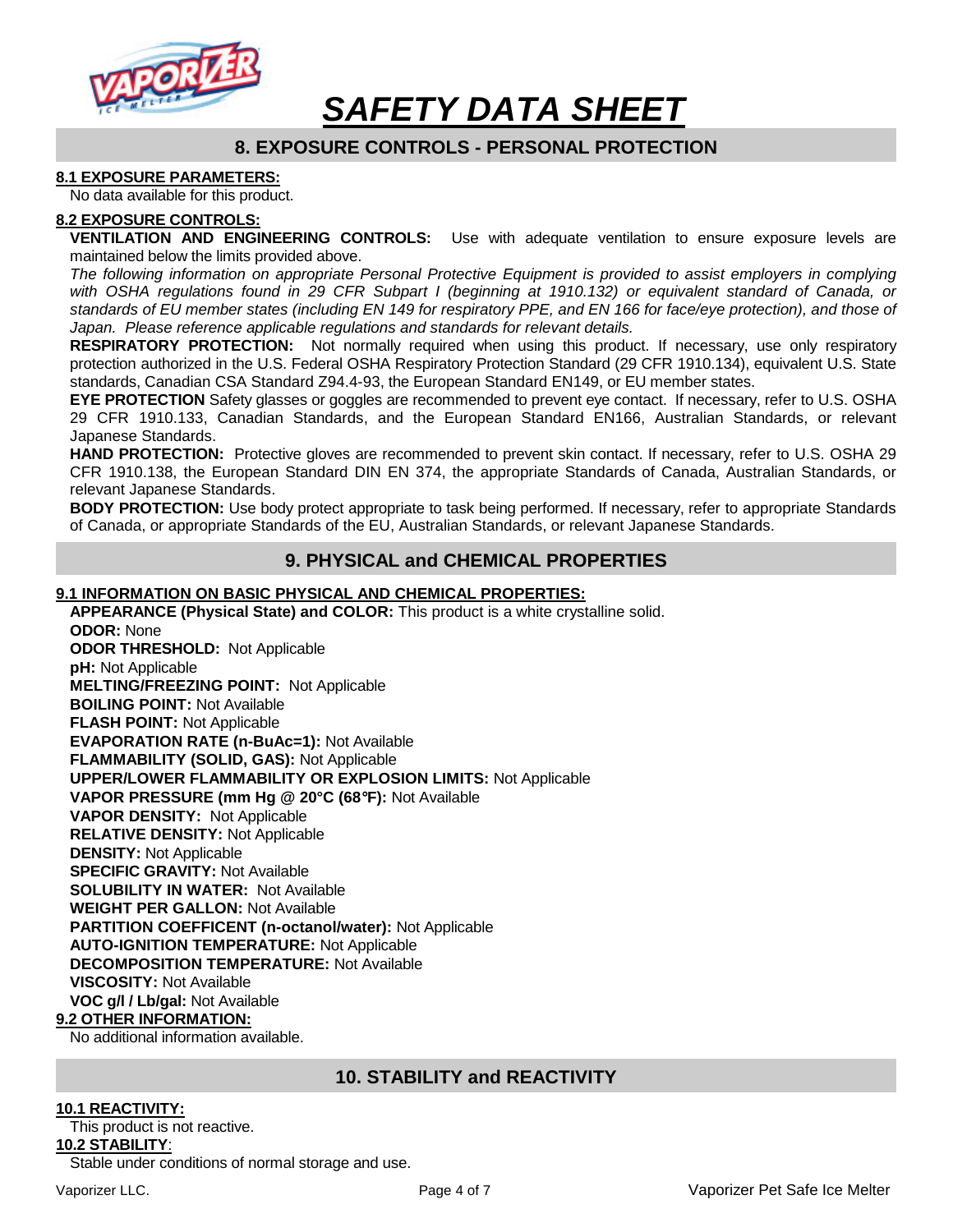

## **10.3 POSSIBILITY OF HAZARDOUS REACTIONS**:

Chemical reactions occur when this product is involved with strong acids such as sulfuric or nitric acid.

**10.4 CONDITIONS TO AVOID:**

#### Incompatible materials.

#### **10.5 MATERIALS WITH WHICH SUBSTANCE IS INCOMPATIBLE:**

Strong acids.

#### **10.6 HAZARDOUS DECOMPOSITION PRODUCTS:**

Thermal decomposition products include hydrochloric acid.

# **11. TOXICOLOGICAL INFORMATION**

#### **11.1 INFORMATION ON TOXICOLOGICAL EFFECTS:**

**TOXICITY DATA:** 

CAS#: 76123-46-1

Oral, rat: LD50 = 3,071 mg/kg

**SUSPECTED CANCER AGENT:** None of the ingredients within this product are found on the following lists: FEDERAL OSHA Z LIST, NTP, IARC, or CAL/OSHA and therefore are not considered to be, or suspected to be, cancer-causing agents by these agencies.

**IRRITANCY OF PRODUCT:** This product may be irritating to skin, eyes or respiratory system.

**SENSITIZATION TO THE PRODUCT:** This product is not considered a respiratory system or skin sensitizer.

**REPRODUCTIVE TOXICITY INFORMATION:** No information concerning the effects of this product and its components on the human reproductive system.

**SPECIFIC TARGET ORGAN TOXICITY – SINGLE EXPOSURE:** Eyes, Respiratory System and Skin

**SPECIFIC TARGET ORGAN TOXICITY – REPEATED EXPOSURE:** None known

#### **ASPIRATION HAZARD:** None

# **12. ECOLOGICAL INFORMATION**

#### **12.1 TOXICITY:**

This material is water soluble and occurs naturally, and is unlikely to have any long term effect on the environment. However, large or frequent applications or spills can have a potentially damaging effect on the environment.

#### **12.2 PERSISTENCE AND DEGRADABILITY:**

This material is not organic and therefore does not undergo biodegradation.

#### **12.3 BIOACCUMULATIVE POTENTIAL:**

Based on available information, the sodium chloride present may bioaccumulate in some aquatic organisms.

#### **12.4 MOBILITY IN SOIL:**

This material is water soluble and is expected to move rapidly with surface water or ground water flows.

#### **12.5 RESULTS OF PBT ANDvPvB ASSESSMENT:**

No specific data available on this product.

#### **12.6 OTHER ADVERSE EFFECTS:**

No specific data available on this product.

ALL WORK PRACTICES MUST BE AIMED AT ELIMINATING ENVIRONMENTAL CONTAMINATION.

### **12.7 WATER ENDANGERMENT CLASS:**

Water endangering in accordance with EU Guideline 91/155-EWG. Not determined

# **13. DISPOSAL CONSIDERATIONS**

#### **13.1 WASTE TREATMENT METHODS:**

Waste disposal must be in accordance with appropriate U.S. Federal, State, and local regulations, those of Canada, Australia, EU Member States and Japan.

#### **13.2 EU Waste Code:**

Not determined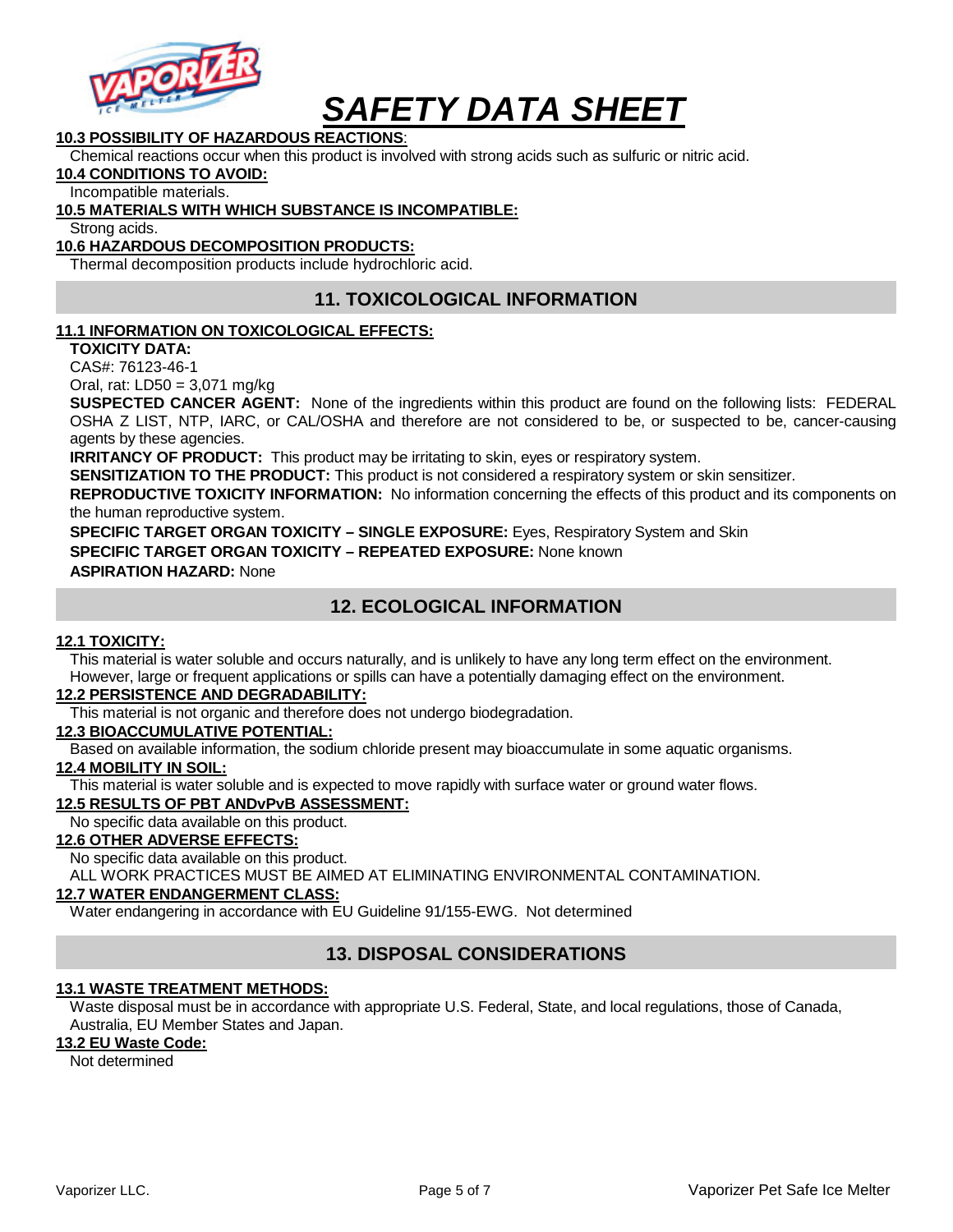

# **14. TRANSPORTATION INFORMATION**

US DOT, IATA, IMO, ADR:

**U.S. DEPARTMENT OF TRANSPORTATION (DOT) SHIPPING REGULATIONS:** This product is classified (per 49 CFR 172.101) by the U.S. Department of Transportation, as follows.

| <b>14.1 PROPER SHIPPING NAME:</b>                                               | Non-Regulated Material |  |  |  |
|---------------------------------------------------------------------------------|------------------------|--|--|--|
| 14.2 HAZARD CLASS NUMBER and DESCRIPTION:                                       | <b>None</b>            |  |  |  |
| <b>14.3 UN IDENTIFICATION NUMBER:</b>                                           | <b>None</b>            |  |  |  |
| <b>14.4 PACKING GROUP:</b>                                                      | <b>None</b>            |  |  |  |
| <b>14.5 DOT LABEL(S) REQUIRED:</b>                                              | <b>None</b>            |  |  |  |
| <b>NORTH AMERICAN EMERGENCY RESPONSE GUIDEBOOK NUMBER: None</b>                 |                        |  |  |  |
| <b>RQ QUANTITY:</b>                                                             | <b>None</b>            |  |  |  |
| 14.6 MARINE POLLUTANT: None of the components of this product are designated by |                        |  |  |  |

the Department of Transportation to be Marine Pollutants (49 CFR 172.101, Appendix B).

**14.7 SPECIAL PRECAUTIONS FOR USER:** 

#### Avoid exposure

#### **14.8 INTERNATIONAL TRANSPORTION:**

INTERNATIONAL AIR TRANSPORT ASSOCIATION SHIPPING INFORMATION (IATA): This product is not considered as dangerous goods.

INTERNATIONAL MARITIME ORGANIZATION SHIPPING INFORMATION (IMO): This product is not considered as dangerous goods.

#### **14.9 TRANSPORT IN BULK ACCORDING TO ANNEX II OF MARPOL 73/78 AND IBC CODE:**

EUROPEAN AGREEMENT CONCERNING THE INTERNATIONAL CARRIAGE OF DANGEROUS GOODS BY ROAD (ADR): This product is not considered by the United Nations Economic Commission for Europe to be dangerous goods.

## **15. REGULATORY INFORMATION**

#### **15.1 UNITED STATES REGULATIONS:**

**U.S. SARA REPORTING REQUIREMENTS:** The components of this product are not subject to the reporting requirements of Sections 302, 304, and 313 of Title III of the Superfund Amendments and Reauthorization Act.

**U.S. SARA THRESHOLD PLANNING QUANTITY:** There are no specific Threshold Planning Quantities for the components of this product. The default Federal SDS submission and inventory requirement filing threshold of 10,000 lbs (4,540 kg) therefore applies, per 40 CFR 370.20.

#### **U.S. CERCLA REPORTABLE QUANTITY (RQ):** None

**U.S. TSCA INVENTORY STATUS:** The components of this product are listed on the TSCA Inventory or are exempted form listing.

**OTHER U.S. FEDERAL REGULATIONS:** None

**CALIFORNIA SAFE DRINKING WATER AND TOXIC ENFORCEMENT ACT (PROPOSITION 65):** Ingredients within this product are not on the Proposition 65 Lists.

#### **15.2 CANADIAN REGULATIONS:**

**CANADIAN DSL/NDSL INVENTORY STATUS:** All components are DSL Listed, NDSL Listed and/or are exempt from listing.

**OTHER CANADIAN REGULATIONS:** Not applicable.

**CANADIAN ENVIRONMENTAL PROTECTION ACT (CEPA) PRIORITIES SUBSTANCES LISTS:**

This product has been classified in accordance with the hazard criteria of the Controlled Products Regulations and the SDS contains all of the information required by those regulations.

**CANADIAN WHMIS CLASSIFICATION and SYMBOLS:** This product is "Not Controlled", per WHMIS Controlled Product Regulations.

#### **15.3 EUROPEAN ECONOMIC COMMUNITY INFORMATION**:

This product does meet the definition of a hazardous substance or preparation as defined by the European Union Council Directives 67/548/EEC, 1999/45/EC, 1272/2008/EC and subsequent Directives. See Section 2 for full Details.

#### **15.4 AUSTRALIAN INFORMATION FOR PRODUCT:**

The components of this product are listed on the International Chemical Inventory list.